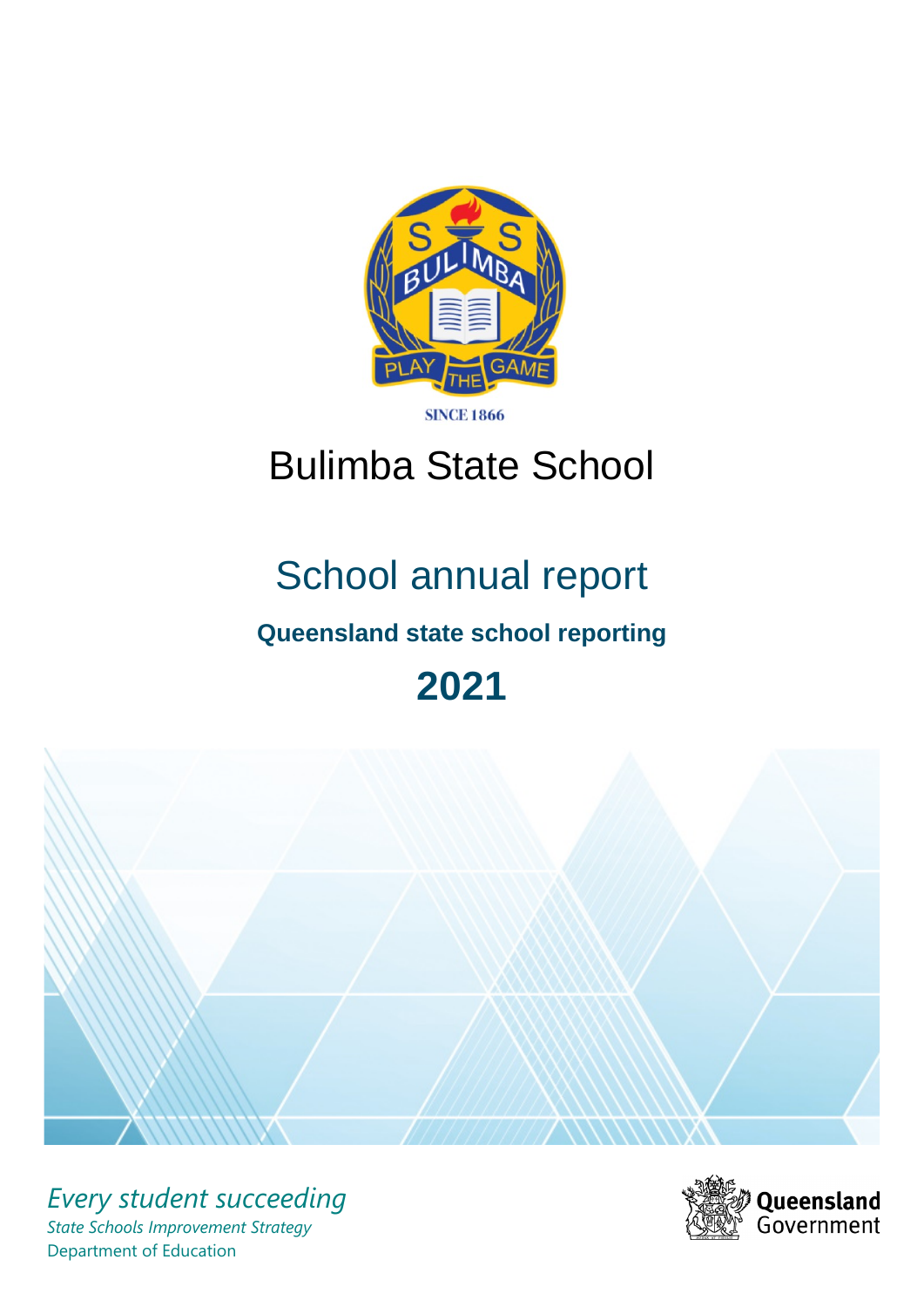**OFFICIAL – Public** Published as information source only. Public information used to create this report may not appear in this format in the public domain Please refer to disclaimer information.

#### **Contact details**

| <b>Postal Address</b> | Oxford Street Bulimba 4171    |
|-----------------------|-------------------------------|
| <b>Phone</b>          | $(07)$ 3395 9666              |
| Fax                   | $(07)$ 3395 9600              |
| <b>Email</b>          | principal@bulimbass.eq.edu.au |
| Website               | https://bulimbass.eq.edu.au   |

#### **Disclaimer**

The materials presented in this report are distributed by the Department of Education (the department) as an information source only.

The information and data in this report is subject to change without notice.<br>The department makes no statements, representations, or warranties about the accuracy or completeness of, and you should not rely on, any informa report.

The department disclaim all responsibility and all liability (including without limitation, liability in negligence) for all expenses, losses, damages and costs you might incur as a result of the information in this report being inaccurate or incomplete in any way, and for any reason. Despite our best efforts, the department makes no warranties that the information in this report is free of infection by computer viruses or other contamination.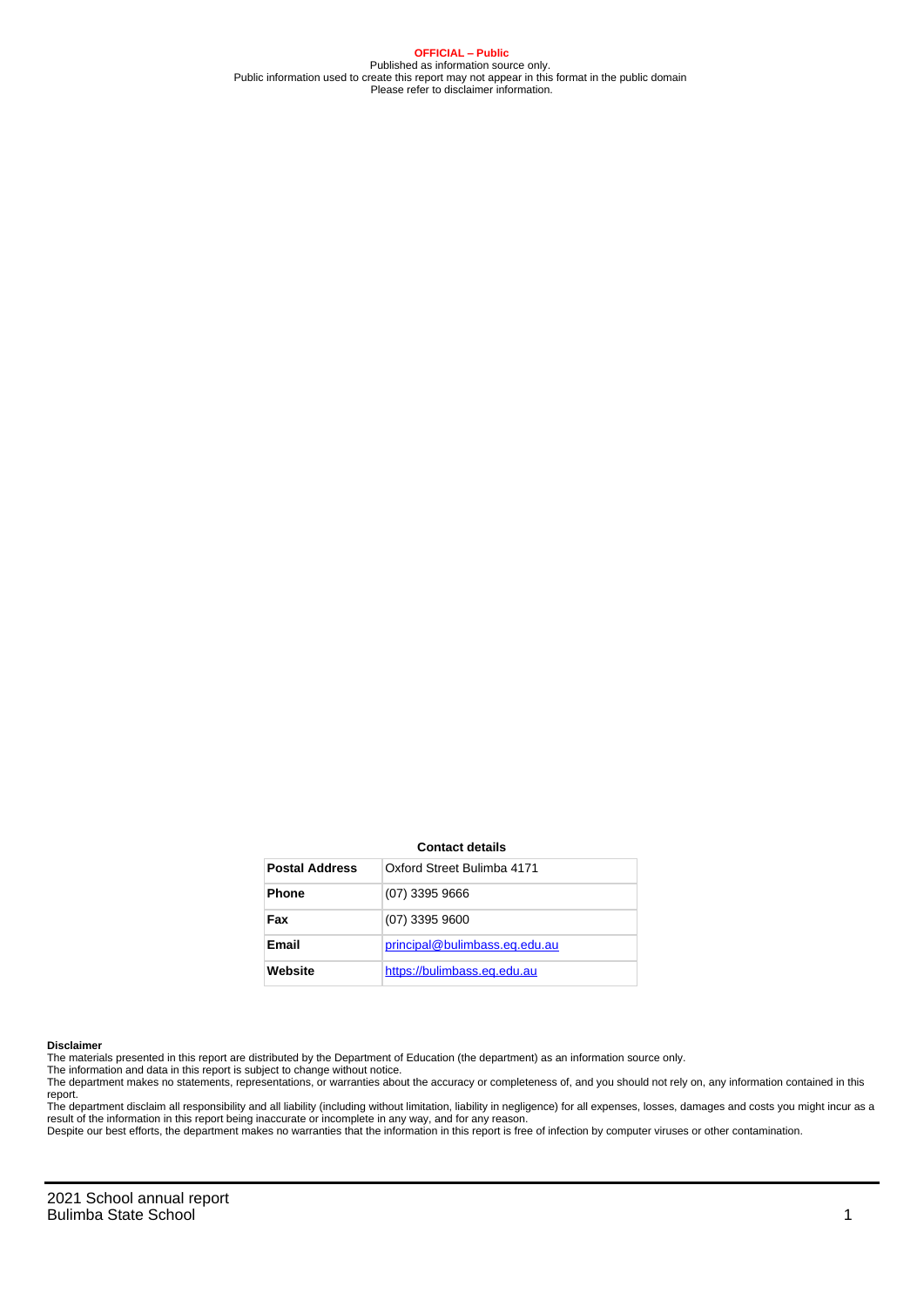| School context                   |                                                                                                                                                                                              |
|----------------------------------|----------------------------------------------------------------------------------------------------------------------------------------------------------------------------------------------|
| Coeducational or single sex      | Coeducational                                                                                                                                                                                |
| <b>Independent Public School</b> | Yes                                                                                                                                                                                          |
| Year levels offered in 2021      | Prep Year - Year 6                                                                                                                                                                           |
| Webpages                         | Additional information about Queensland state schools is located on the:<br>My School website<br>Queensland Government data website<br>Queensland Government schools directory website.<br>٠ |

# **Characteristics of the student body**

### **Student enrolments**

#### **Table 1: Student enrolments by year level**

|                   |      | <b>February</b> |      |      | <b>August</b> |      |
|-------------------|------|-----------------|------|------|---------------|------|
| Year Level        | 2019 | 2020            | 2021 | 2019 | 2020          | 2021 |
| <b>Prep Year</b>  | 93   | 132             | 98   | 92   | 130           | 101  |
| Year <sub>1</sub> | 127  | 103             | 125  | 126  | 106           | 126  |
| Year 2            | 111  | 134             | 107  | 112  | 138           | 107  |
| Year <sub>3</sub> | 124  | 114             | 137  | 121  | 112           | 137  |
| Year 4            | 143  | 119             | 112  | 139  | 121           | 114  |
| Year 5            | 116  | 113             | 109  | 117  | 113           | 109  |
| Year <sub>6</sub> | 105  | 118             | 114  | 106  | 118           | 115  |
| <b>Total</b>      | 819  | 833             | 802  | 813  | 838           | 809  |

Notes

1. Student counts include headcount of all full- and part-time students at the school.

## **Average class sizes**

#### **Table 2: Average class size information for each phase of schooling**

| <b>Year Levels</b> | 2019 | 2020 | 2021 |
|--------------------|------|------|------|
| Prep – Year 3      | 24   | 23   | 22   |
| Year 4 – Year 6    | 24   | 23   | 23   |

Notes

1. Classes are measured against the target of 25 students per teacher in Prep to Year 3 and Years 11 to 12, and target of 28 students per teacher in Years 4 to 10. Where composite classes exist across cohorts (e.g. Year 3/4) the class size targets would be the lower cohort target.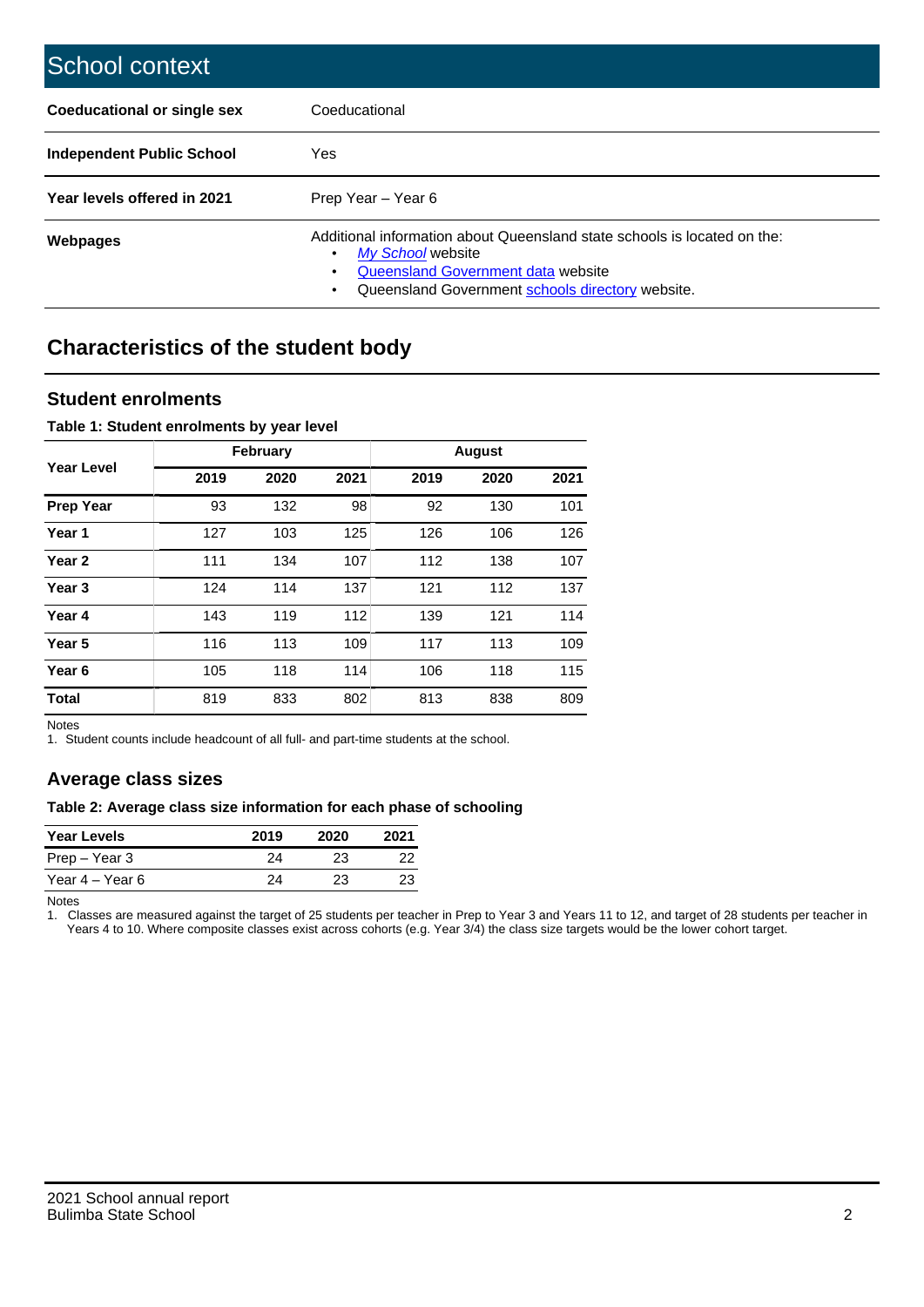## **Respectful relationships education**

To support students' learning, health and wellbeing all state schools are required to implement respectful relationships education through the Prep to Year 10 Australian Curriculum: Health and Physical Education and/or through school pastoral care programs across Prep to Year 12.

### **Parent, student and staff satisfaction**

Tables 3–5 show selected items from the Parent/Caregiver, Student and Staff School Opinion Surveys. In response to the COVID-19 health emergency, the annual school opinion surveys of students, teachers and staff were not administered in 2020. A new time series started in 2021 and data from this collection is not considered directly comparable with earlier collections due to significant methodology changes.

For state level information go to the **[School Opinion Survey](https://qed.qld.gov.au/publications/reports/statistics/schooling/schools/schoolopinionsurvey) webpage**.

#### **Table 3: Parent/Caregiver Survey**

| Percentage of parents/caregivers who agree <sup>1</sup> that:                                               | 2019  | 2020 | 2021  |
|-------------------------------------------------------------------------------------------------------------|-------|------|-------|
| This is a good school.                                                                                      | 91.8% |      | 92.3% |
| My child likes being at this school. <sup>2</sup>                                                           | 96.3% |      | 95.5% |
| My child feels safe at this school. <sup>2</sup>                                                            | 95.6% |      | 96.3% |
| My child's learning needs are being met at this school. <sup>2</sup>                                        | 91.1% |      | 87.7% |
| My child is making good progress at this school. <sup>2</sup>                                               | 92.6% |      | 92.9% |
| Teachers at this school expect my child to do his or her best. <sup>2</sup>                                 | 98.5% |      | 96.1% |
| Teachers at this school provide my child with useful feedback about his or her school<br>work. <sup>2</sup> | 95.6% |      | 90.8% |
| Teachers at this school motivate my child to learn. <sup>2</sup>                                            | 95.5% |      | 92.9% |
| Teachers at this school treat students fairly. <sup>2</sup>                                                 | 94.7% |      | 94.9% |
| I can talk to my child's teachers about my concerns. <sup>2</sup>                                           | 97.0% |      | 96.9% |
| This school works with me to support my child's learning. <sup>2</sup>                                      | 93.9% |      | 91.7% |
| This school takes parents' opinions seriously. <sup>2</sup>                                                 | 89.1% |      | 80.5% |
| Student behaviour is well managed at this school. <sup>2</sup>                                              | 86.8% |      | 86.7% |
| This school looks for ways to improve. <sup>2</sup>                                                         | 89.5% |      | 85.9% |
| This school is well maintained. <sup>2</sup>                                                                | 96.2% |      | 96.1% |

Notes

1. Agree represents the percentage of respondents who Somewhat Agree, Agree or Strongly Agree with the statement.

2. Nationally agreed parents/caregiver items.

3. DW = Data withheld to ensure confidentiality.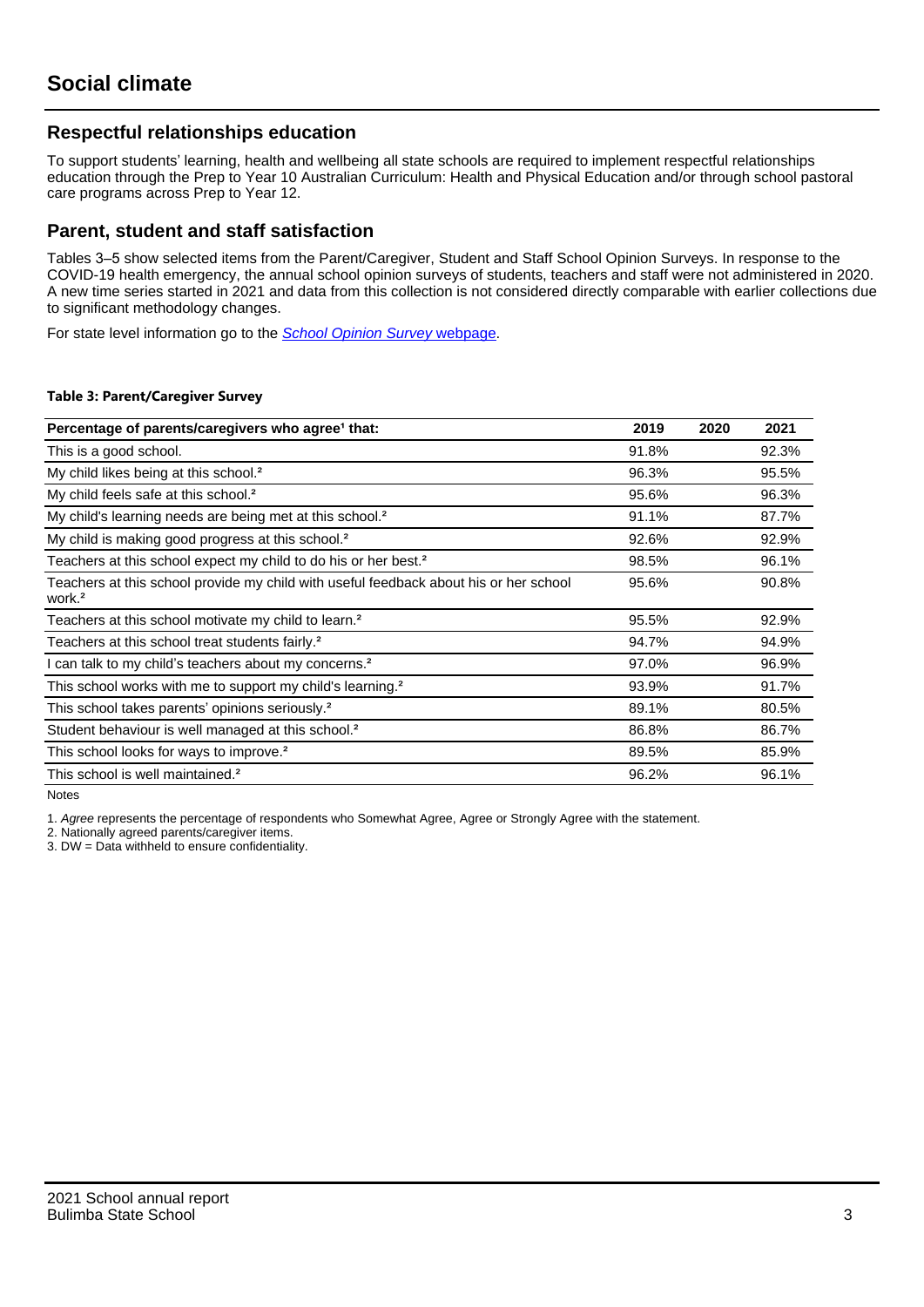#### **Table 4: Student Survey**

| Percentage of students who agree <sup>1</sup> that:                            | 2019  | 2020 | 2021  |
|--------------------------------------------------------------------------------|-------|------|-------|
| I like being at my school. <sup>2</sup>                                        | 96.5% |      | 92.2% |
| I feel safe at my school. <sup>2</sup>                                         | 94.8% |      | 92.4% |
| My teachers motivate me to learn. <sup>2</sup>                                 | 94.6% |      | 94.1% |
| My teachers expect me to do my best. <sup>2</sup>                              | 99.1% |      | 97.0% |
| My teachers provide me with useful feedback about my school work. <sup>2</sup> | 93.0% |      | 94.1% |
| Teachers at my school treat students fairly. <sup>2</sup>                      | 89.6% |      | 86.4% |
| I can talk to my teachers about my concerns. <sup>2</sup>                      | 78.1% |      | 82.4% |
| My school takes students' opinions seriously. <sup>2</sup>                     | 89.4% |      | 83.0% |
| Student behaviour is well managed at my school. <sup>2</sup>                   | 76.1% |      | 80.2% |
| My school looks for ways to improve. <sup>2</sup>                              | 94.0% |      | 91.2% |
| My school is well maintained. <sup>2</sup>                                     | 94.8% |      | 86.9% |
| My school gives me opportunities to do interesting things. <sup>2</sup>        | 89.5% |      | 89.0% |

Notes

1. Agree represents the percentage of respondents who Somewhat Agree, Agree or Strongly Agree with the statement.

2. Nationally agreed student items.

3. DW = Data withheld to ensure confidentiality.

#### **Table 5: Staff Survey**

| Percentage of staff who agree <sup>1</sup> that:                                                            | 2019   | 2020 | 2021  |
|-------------------------------------------------------------------------------------------------------------|--------|------|-------|
| I feel confident embedding Aboriginal and Torres Strait Islander perspectives across the<br>learning areas. | 82.9%  |      | 81.4% |
| I enjoy working at this school. <sup>2</sup>                                                                | 100.0% |      | 98.0% |
| I feel this school is a safe place in which to work. <sup>2</sup>                                           | 98.0%  |      | 94.1% |
| I receive useful feedback about my work at this school. <sup>2</sup>                                        | 87.8%  |      | 78.8% |
| Students are encouraged to do their best at this school. <sup>2</sup>                                       | 100.0% |      | 96.2% |
| Students are treated fairly at this school. <sup>2</sup>                                                    | 97.9%  |      | 86.8% |
| Student behaviour is well managed at this school. <sup>2</sup>                                              | 83.3%  |      | 64.2% |
| Staff are well supported at this school. <sup>2</sup>                                                       | 93.9%  |      | 82.7% |
| This school takes staff opinions seriously. <sup>2</sup>                                                    | 89.8%  |      | 74.0% |
| This school looks for ways to improve. <sup>2</sup>                                                         | 98.0%  |      | 92.2% |
| This school is well maintained. <sup>2</sup>                                                                | 97.9%  |      | 96.0% |
| This school gives me opportunities to do interesting things. <sup>2</sup>                                   | 95.9%  |      | 86.5% |

Notes

1. Agree represents the percentage of respondents who Somewhat Agree, Agree or Strongly Agree with the statement.

2. Nationally agreed staff items.

3. DW = Data withheld to ensure confidentiality.

## **Description of how this school manages non-attendance**

Queensland state schools manage non-attendance in line with the Queensland Department of Education procedures: [Managing Student Absences and Enforcing Enrolment and Attendance at State Schools](https://ppr.qed.qld.gov.au/pp/managing-student-absences-and-enforcing-enrolment-and-attendance-at-state-schools-procedure); and [Roll Marking in State Schools,](https://ppr.qed.qld.gov.au/pp/roll-marking-in-state-schools-procedure) which outline processes for managing and recording student attendance and absenteeism.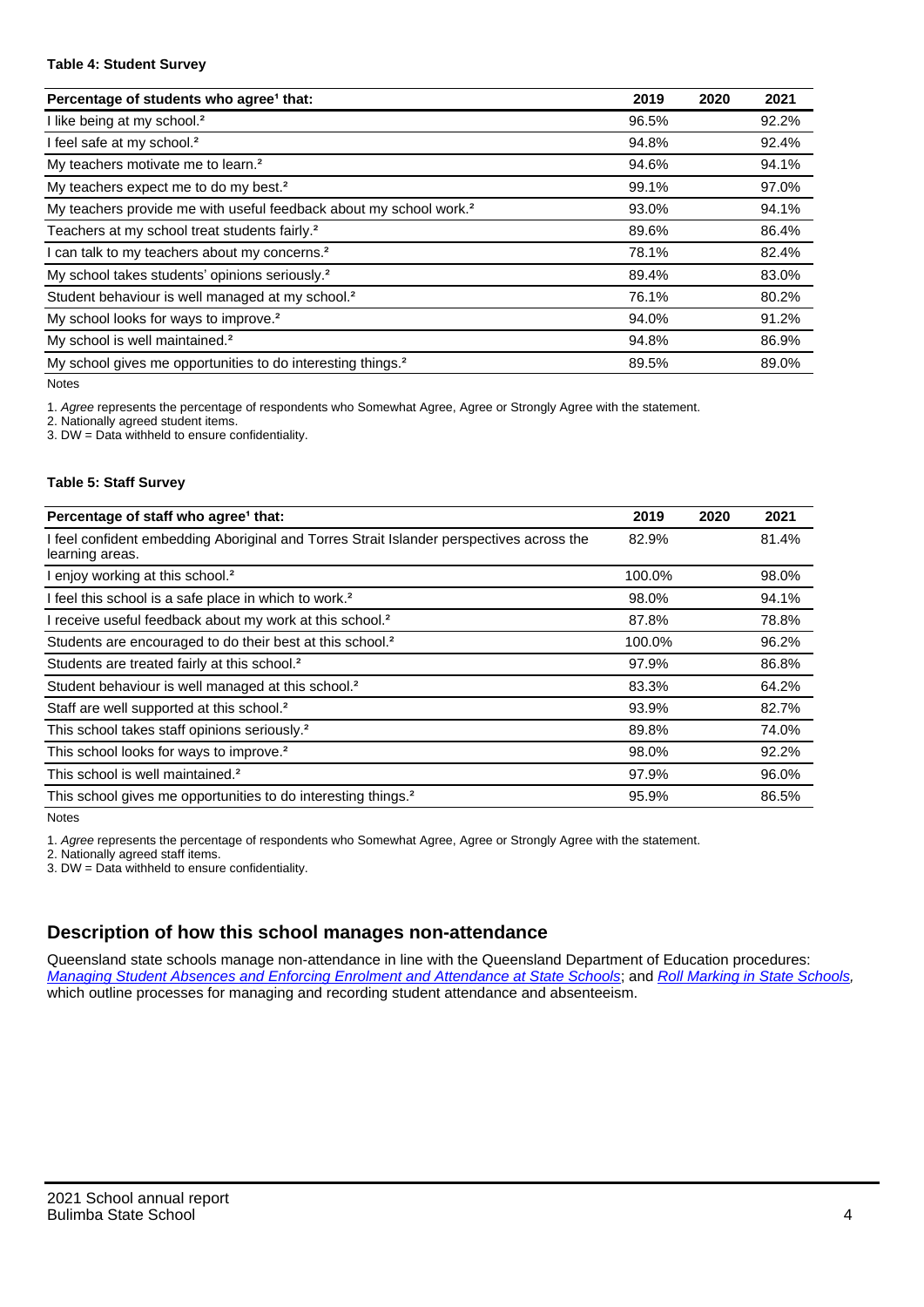## **School disciplinary absences**

#### **Table 6: Count of school disciplinary absences at this school**

| Type of school disciplinary absence | 2019 | 2020 | 2021 |
|-------------------------------------|------|------|------|
| Short suspension                    | ö    | b    | 15   |
| Long suspension                     | U    |      |      |
| Exclusion                           |      |      |      |
| Total                               | 8    | b    | 15   |

Notes

1. School disciplinary absence (SDA) data is a total of short suspensions (1–10 days), long suspensions (11–20 days), exclusions and cancellations. 2. The number of SDAs is not the number of students who received an SDA as one student may be suspended several times in a school year. Each time a student is suspended it is recorded as an additional SDA. The data does not reflect the outcomes of appeal decisions.

3. 2020 data was impacted by the COVID-19 health emergency. There were significantly fewer SDAs during the home-based learning period (the first five weeks of Term 2) compared to other years.

# **School funding**

## **School income broken down by funding source**

School income, reported by financial year accounting cycle using standardised national methodologies and broken down by funding source is available via the  $My$  School website.

#### **How to access our income details**

- 1. Click on the My School link <http://www.myschool.edu.au/>.
- 2. Enter the school name or suburb of the school you wish to search.

|  | Search by school name or suburb |  | <b>School sector</b> |  | $\sim$ and $\sim$ represents the set of $\sim$ | <b>State</b> |  |  |  |
|--|---------------------------------|--|----------------------|--|------------------------------------------------|--------------|--|--|--|
|--|---------------------------------|--|----------------------|--|------------------------------------------------|--------------|--|--|--|

3. Click on View School Profile to access the school's profile.



4. Click on Finances and select the appropriate year to view school financial information.

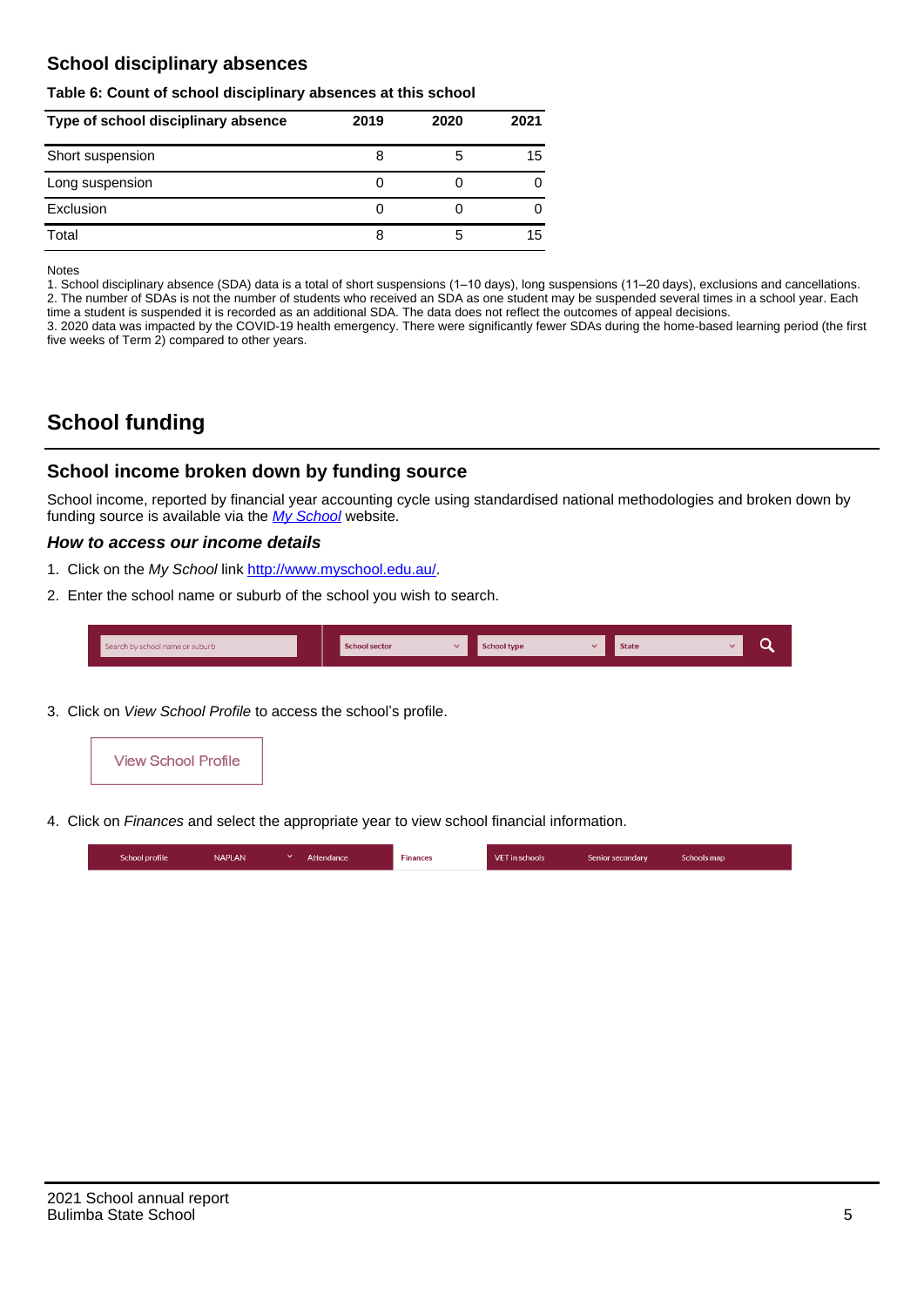# **Teacher standards and qualifications**

The Teacher registration eligibility requirements: Policy (p.1) states:

To be eligible for registration, a person must satisfy the Queensland College of Teachers (QCT) that they meet requirements regarding qualification and experience, or have otherwise met the requirements of the Australian Professional Standards for Teachers (APST). A person must also satisfy the QCT that they are suitable to teach and meet English language proficiency requirements. All these requirements are specified in the Act and the Education (Queensland College of Teachers) Regulation 2005 (the Regulation).

The qualifications required for teacher registration are successful completion of either -

- (a) a four-year initial teacher education program including teacher education studies of at least one year (e.g. a Bachelor of Education, or a double Bachelor degree in Science and Teaching) or
- (b) a one-year graduate initial teacher education program following a degree (e.g. a one-year Graduate Diploma of Education (Secondary) after a three-year Bachelor degree) or
- (c) another course of teacher education that the QCT is reasonably satisfied is the equivalent of (a) or (b). These are considered on a case-by-case basis.

For more information, please refer to the following link:

• <https://www.qct.edu.au/registration/qualifications>

# **Workforce composition**

## **Staff composition, including Indigenous staff**

#### **Table 7: Workforce composition for this school**

| <b>Teaching staff</b> |      |      |      |      | Non-teaching staff | Indigenous staff |      |      |      |
|-----------------------|------|------|------|------|--------------------|------------------|------|------|------|
| <b>Description</b>    | 2019 | 2020 | 2021 | 2019 | 2020               | 2021             | 2019 | 2020 | 2021 |
| Headcount             | 57   | 61   | 59   | 31   |                    |                  |      |      |      |
| <b>FTE</b>            | 49   | 51   | 50   | 20   | 20                 | 19               |      |      |      |

Notes

1. Teaching staff includes school leaders.

2. Indigenous refers to Aboriginal and Torres Strait Islander people of Australia.

3. FTE = full-time equivalent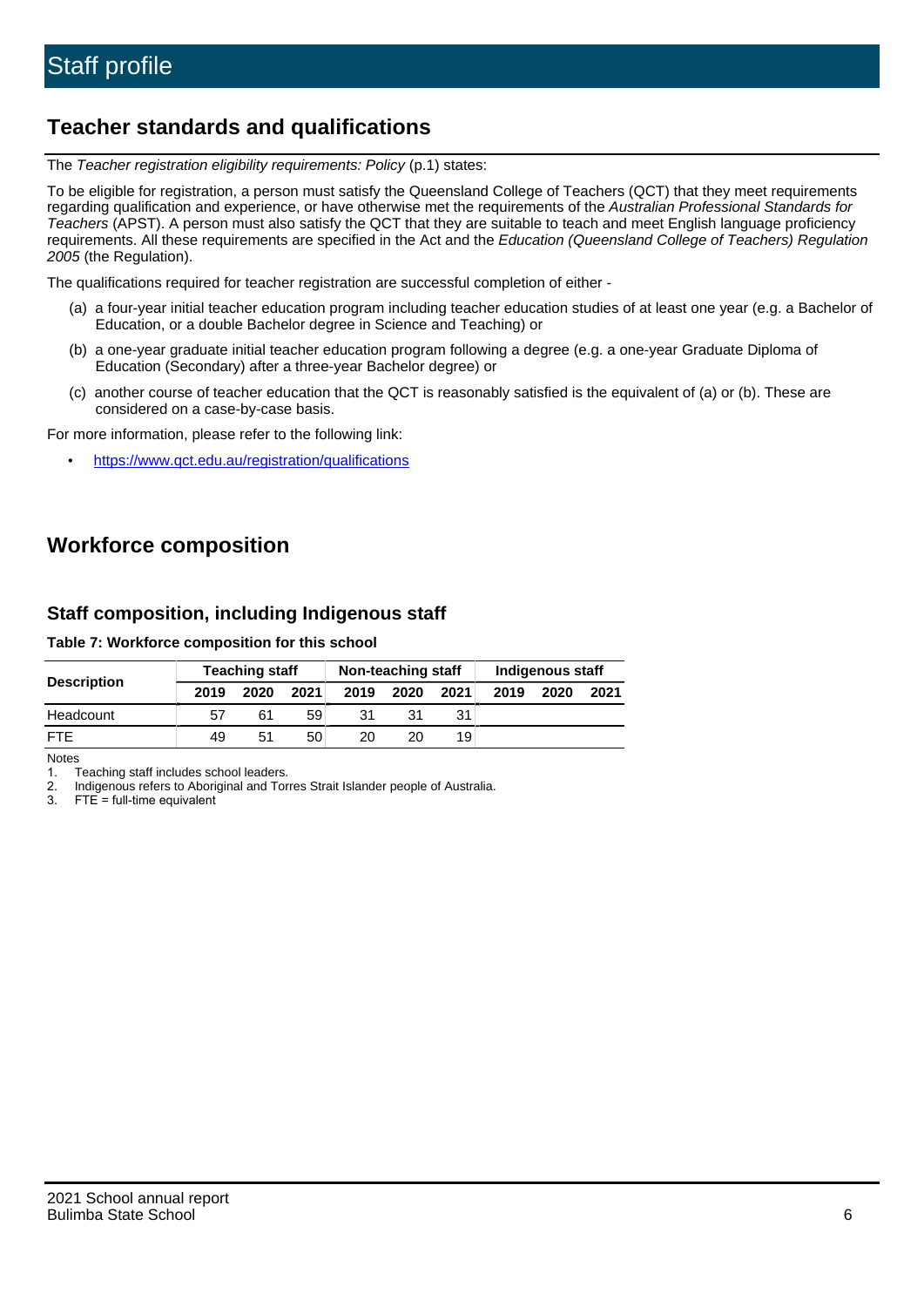# **Key student outcomes**

## **Student attendance**

Tables 8–9 show attendance rates at this school as percentages. In 2020, the COVID-19 health emergency affected student attendance in Queensland Government schools. Comparisons between 2020 and other years' attendance data should not be made.

#### **Table 8: Overall student attendance at this school**

| <b>Description</b>                                  | 2019 | 2020 | 2021 |
|-----------------------------------------------------|------|------|------|
| Overall attendance rate for students at this school | 94%  | 93%  | 93%  |

Notes

1. The attendance rate is the full- and part-time days attended as a percentage of enrolled school days.

2. Full-time students only.

#### **Table 9: Student attendance rates for each year level at this school**

| <b>Year Level</b> | 2019 | 2020 | 2021 |
|-------------------|------|------|------|
| Prep Year         | 93%  | 92%  | 94%  |
| Year <sub>1</sub> | 93%  | 92%  | 93%  |
| Year 2            | 94%  | 93%  | 93%  |
| Year 3            | 94%  | 94%  | 93%  |
| Year 4            | 94%  | 93%  | 94%  |
| Year 5            | 94%  | 93%  | 94%  |
| Year <sub>6</sub> | 94%  | 93%  | 93%  |

Notes

1. The attendance rate is the full- and part-time days attended as a percentage of enrolled school days.

2. Full-time students only.

3. DW = Data withheld to ensure confidentiality